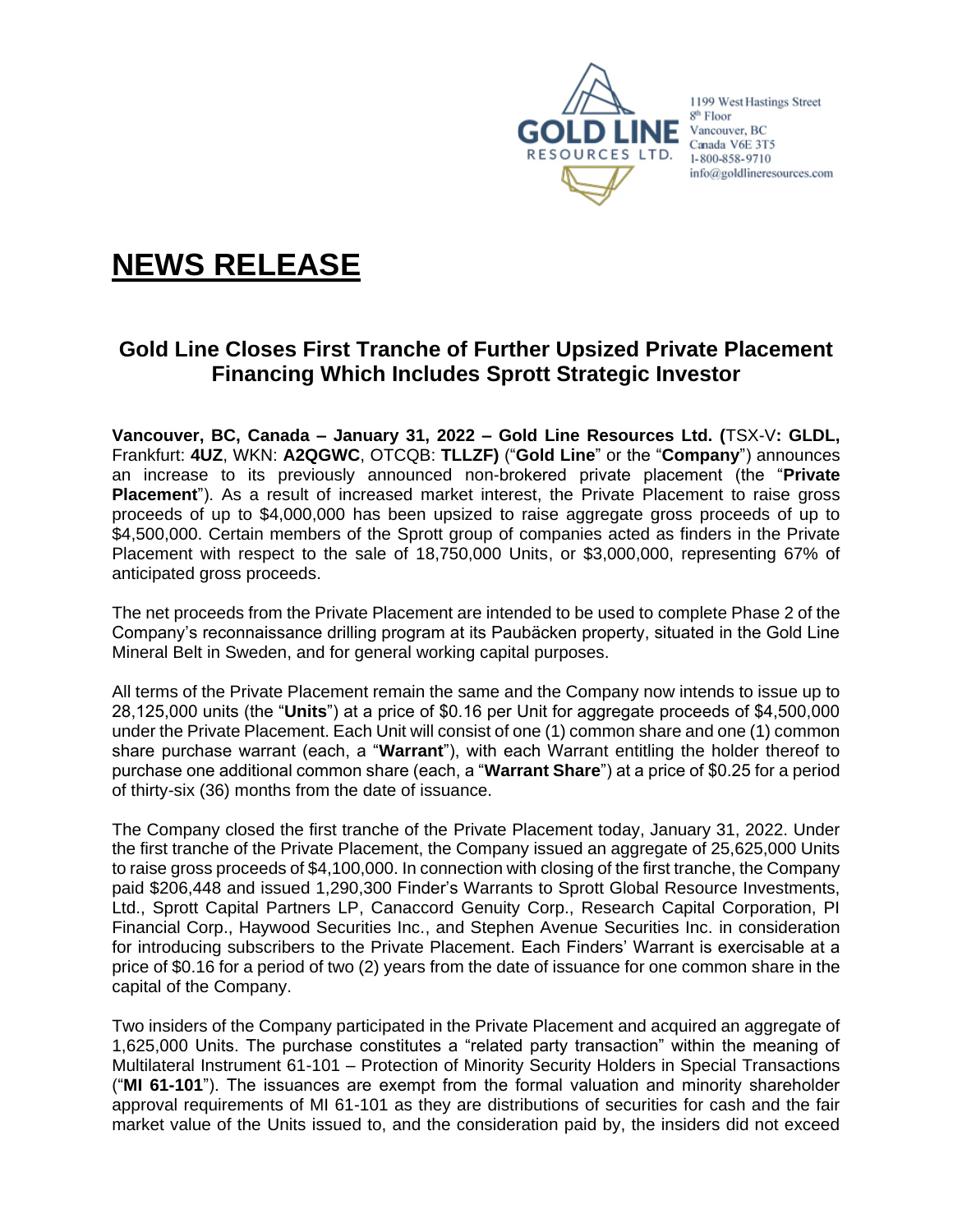25% of the Company's market capitalization. No new insiders were created, nor any change of control occurred, as a result of the first tranche of the Private Placement.

A second and final tranche of the Private Placement of up to an additional \$400,000 is expected to close shortly.

Completion of the second tranche of the Private Placement remains subject to approval from the TSX Venture Exchange. All securities issued and issuable under the first tranche of the Private Placement will be subject to a four (4) month hold period expiring June 1, 2022. Securities issued under any subsequent tranche(s) will be subject to a four (4) month hold period calculated from their date of official closing.

#### **About Gold Line Resources Ltd.**

Gold Line Resources is focused on acquiring mineral properties with exceptional exploration potential in the most prolific gold-producing regions of Fennoscandia. Gold Line is working in one of the world's top mining jurisdictions and emerging exploration frontiers due to its strong mineral endowment, stable tenure, straightforward permitting, favourable tax regime and supportive geopolitical landscape.

Gold Line currently holds a prospective portfolio of five gold exploration projects in Sweden: one project is in the Skelleftea belt of north-central Sweden and four projects, including the Långtjärn property, are located within the Gold Line Mineral Belt of north-central Sweden. The projects are located on a 200-kilometre Proterozoic greenstone sedimentary belt that is host to multiple gold showings and deposits.

#### **ON BEHALF OF THE BOARD OF DIRECTORS OF GOLD LINE RESOURCES,**

Adam Cegielski CEO & Director

For further information: Email: [investor@goldlineresources.com](mailto:investor@goldlineresources.com) Telephone: 1-800-858-9710

### **FOLLOW US:**

Website:<https://www.goldlineresources.com/> Facebook:<https://www.facebook.com/Gold-Line-Resources> Twitter: [https://twitter.com/GLDL\\_Resources](https://twitter.com/GLDL_Resources) Instagram: [https://www.instagram.com/gold\\_line\\_resources/](https://www.instagram.com/gold_line_resources/) LinkedIn: <https://www.linkedin.com/company/gold-line-resources-ltd>

*Neither the TSX Venture Exchange nor its Regulation Services Provider (as that term is defined in policies of the TSX Venture Exchange) accepts responsibility for the adequacy or accuracy of this release.*

#### *Cautionary Note Regarding Forward-Looking Statements*

This news release contains statements that constitute "forward-looking statements." Such forward looking statements involve known and unknown risks, uncertainties and other factors that may cause Gold Line's actual results, performance or achievements, or developments to differ